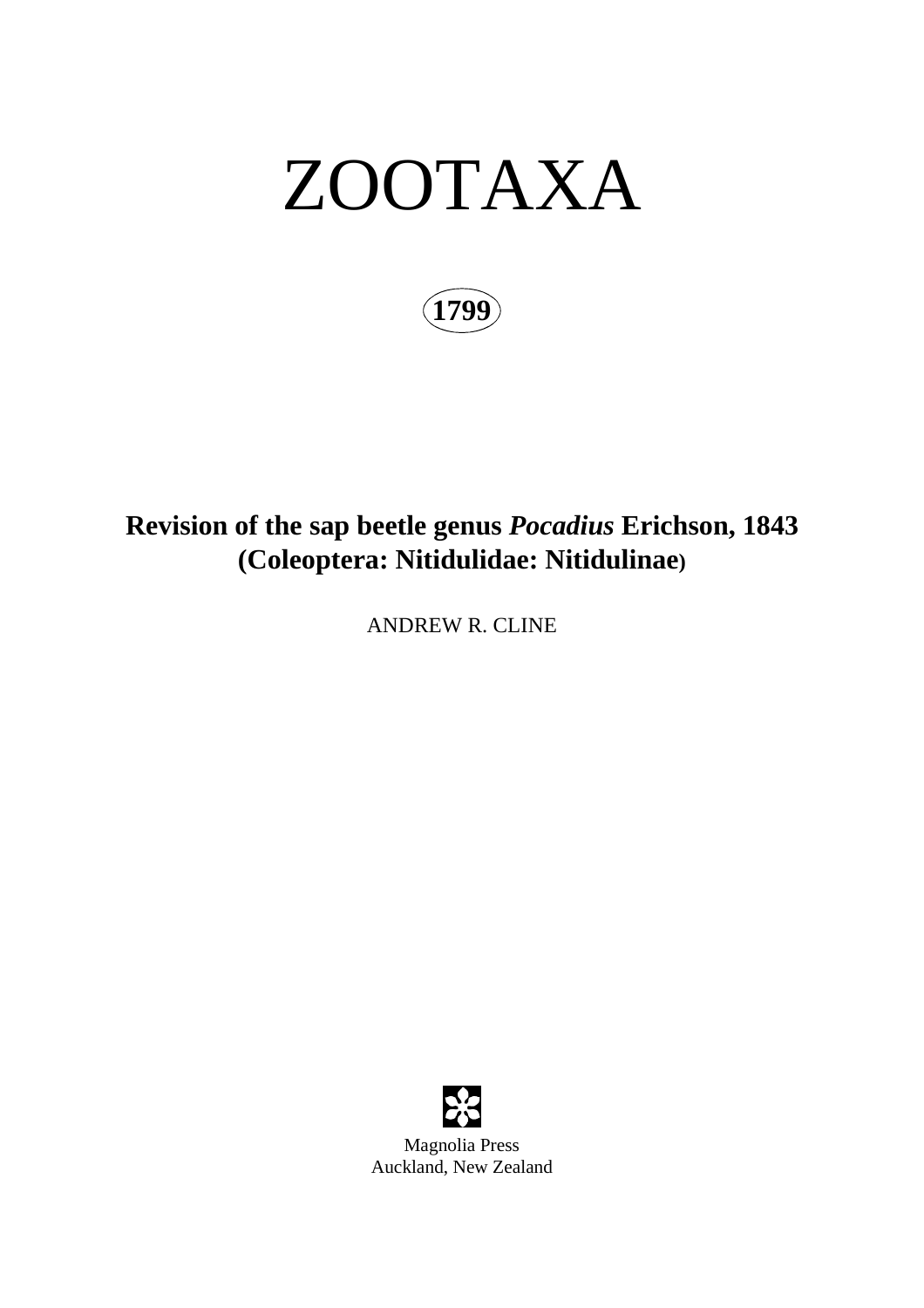Andrew R. Cline **Revision of the sap beetle genus** *Pocadius* **Erichson, 1843 (Coleoptera: Nitidulidae: Nitidulinae)** (*Zootaxa* 1799)

120 pp.; 30 cm.

16 June 2008

ISBN 978-1-86977-217-8 (paperback)

ISBN 978-1-86977-218-5 (Online edition)

FIRST PUBLISHED IN 2008 BY Magnolia Press P.O. Box 41-383 Auckland 1346 New Zealand e-mail: zootaxa@mapress.com http://www.mapress.com/zootaxa/

© 2008 Magnolia Press

All rights reserved.

No part of this publication may be reproduced, stored, transmitted or disseminated, in any form, or by any means, without prior written permission from the publisher, to whom all requests to reproduce copyright material should be directed in writing.

This authorization does not extend to any other kind of copying, by any means, in any form, and for any purpose other than private research use.

ISSN 1175-5326 (Print edition) ISSN 1175-5334 (Online edition)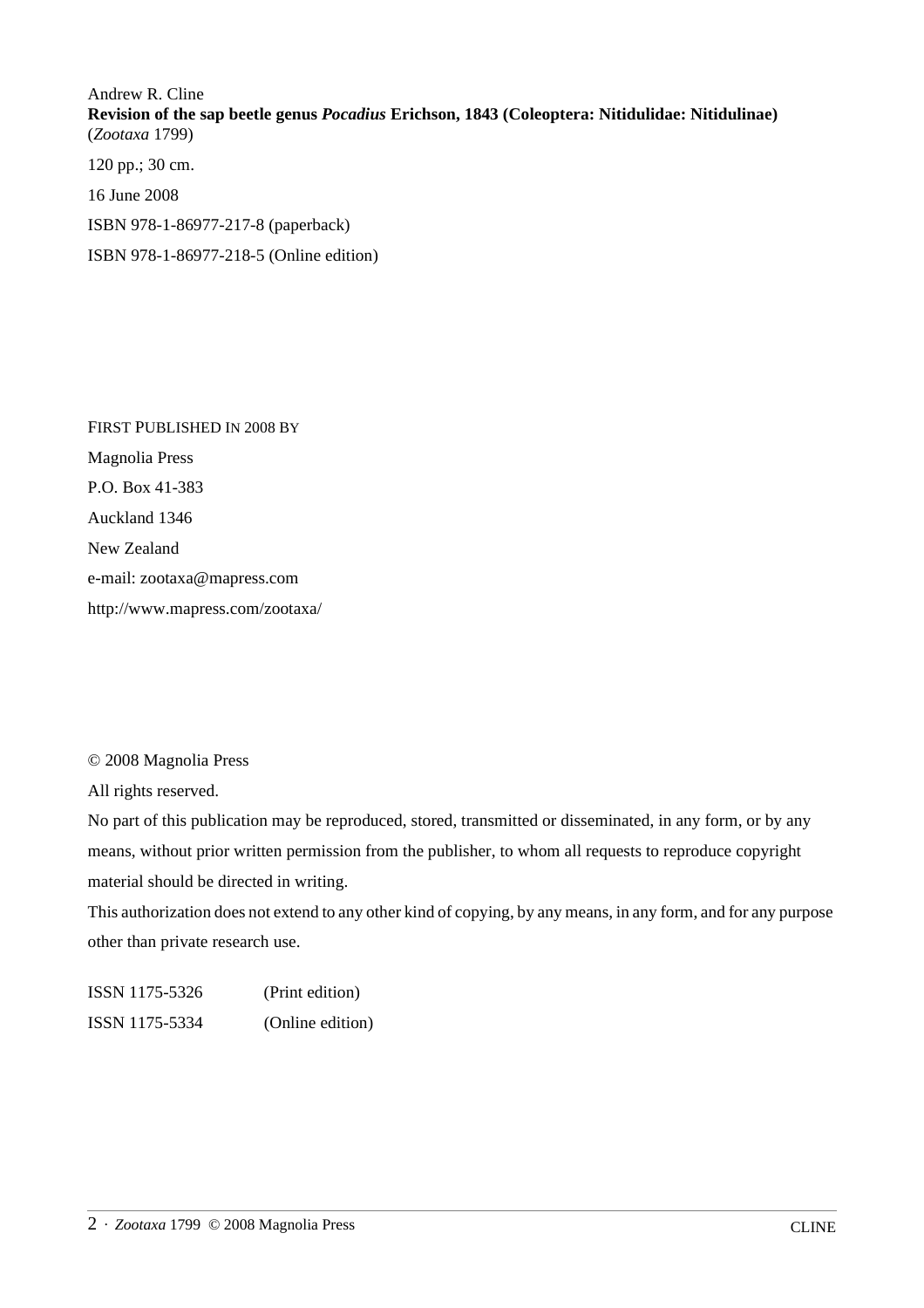

### Revision of the sap beetle genus *Pocadius* Erichson, 1843 (Coleoptera: Nitidulidae: Nitidulinae)

#### **ANDREW R. CLINE**

Plant Pest Diagnostics Center, California Department of Food & Agriculture, 3294 Meadowview Rd., Sacramento, CA 95832-1448, E-mail: acline@cdfa.ca.gov

#### **Table of contents**